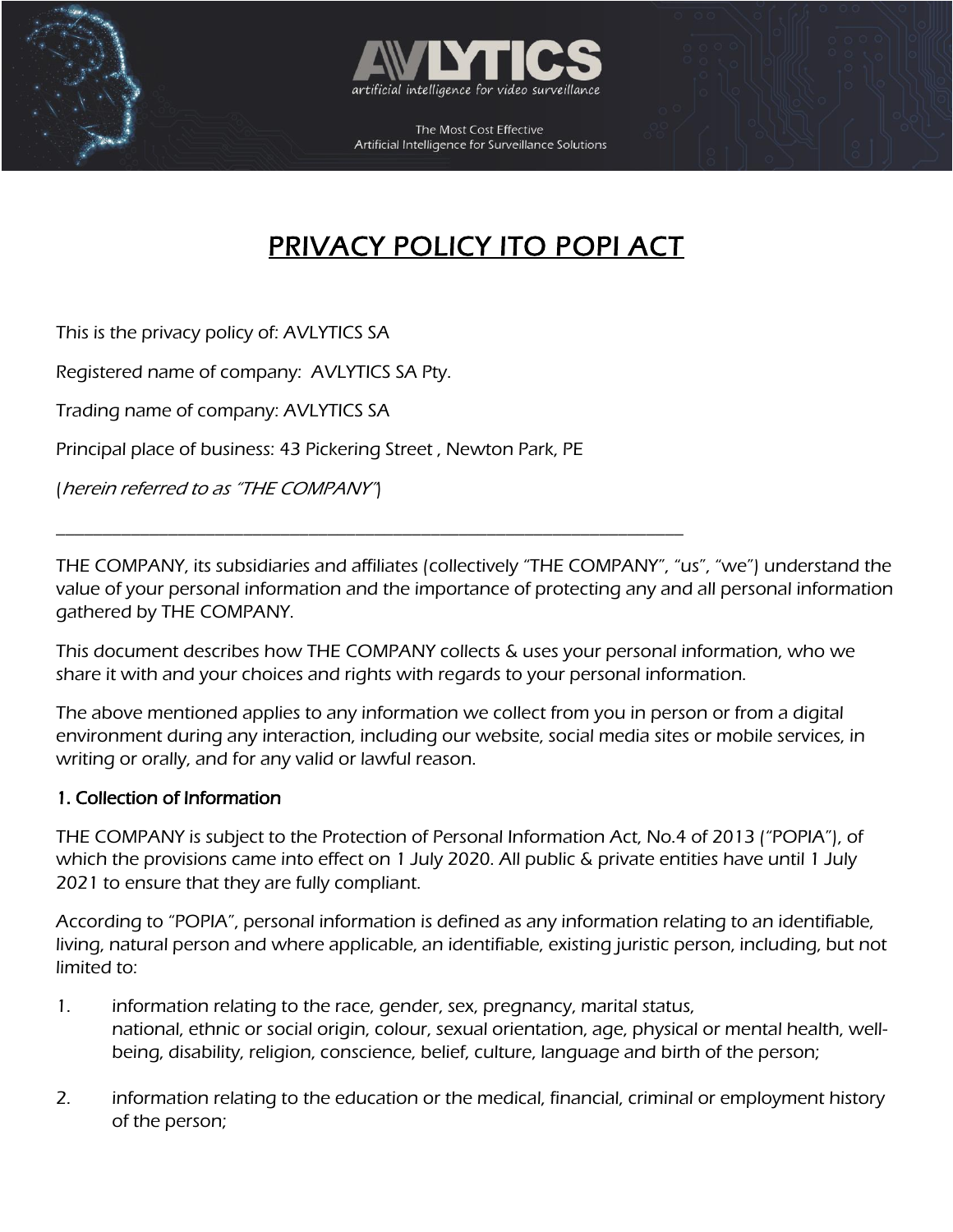



- 3. any identifying number, symbol, e-mail address, physical address, telephone number, location information, online identifier or other particular assignments to the person;
- 4. the biometric information of the person;
- 5. the personal opinions, views or preferences of the person;
- 6. correspondence sent by the person that is implicitly or explicitly of a private or confidential nature or further correspondence that would reveal the contents of the original correspondence;
- 7. the views or opinions of another individual about the person; and
- 8. the name of the person if it appears with other personal information relating to the person or if the disclosure of the name itself would reveal information about the person.

Depending on how you interact with us, personal information we collect may include but is not limited to:

- your name
- email address
- postal address
- residential or business address
- telephone number (fixed or mobile)

 $\bigtriangledown$ 

• identity number

We may also collect other information that does not identify you personally, but that we might require with regards to delivering the security service. The above-mentioned might include but is not limited to, geographic location and home language. Should we link this information to your personal information, all of the above will be treated as personal information.

# 2. Information collection process

Information is gathered along with the completion of a quotation or proposal and the service agreement in respect of the services delivered by THE COMPANY, by our marketing team, risk consultants, technicians, central station operators and security staff.

All of the above information is used to enable us to deliver the security service and in particular the information is used in our central station and/or our armed reaction services and/or our technical department and/or our administration staff.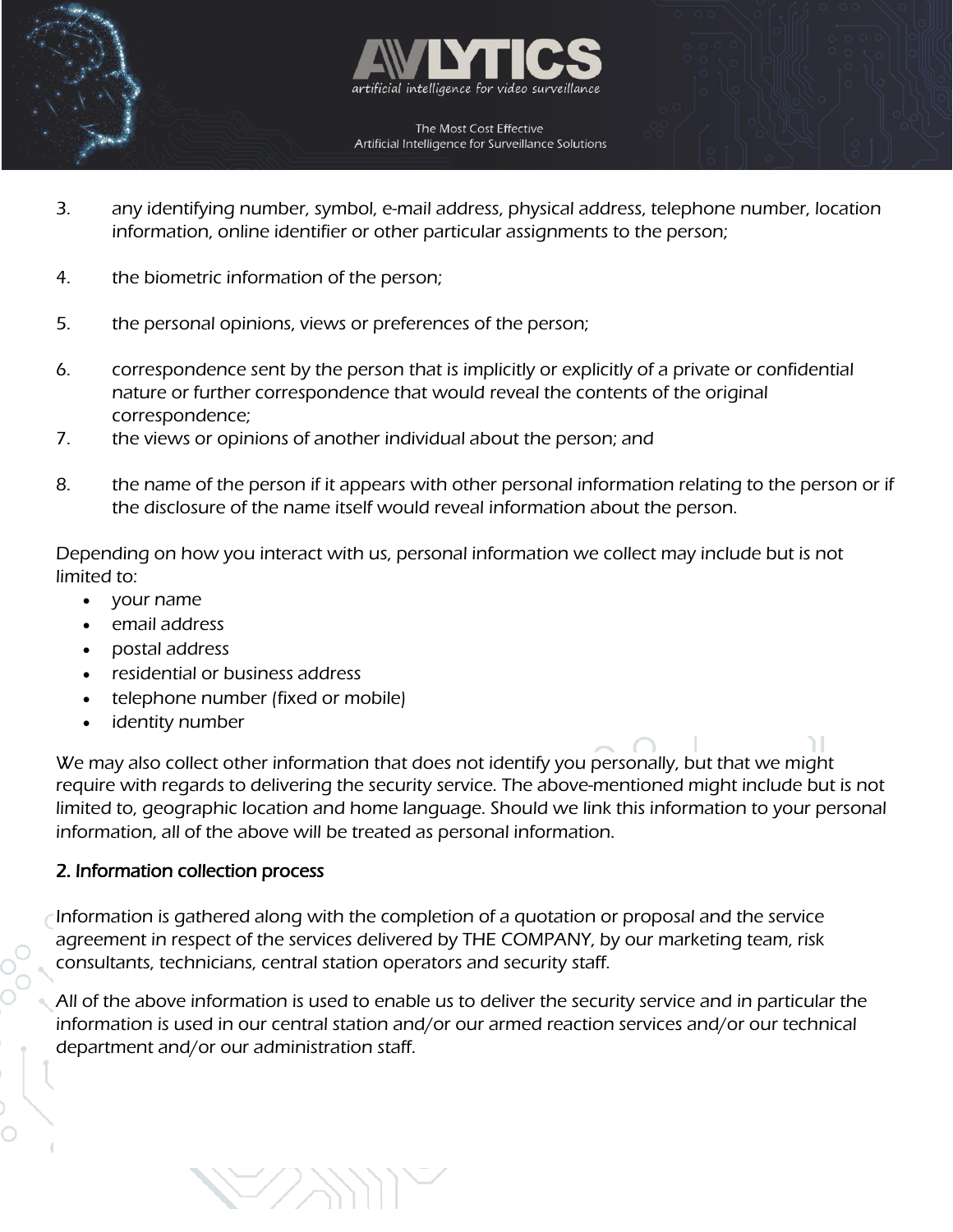



# 3. Legal basis for processing your personal information

When we process your personal information in connection with any purpose, as mentioned in this Privacy Policy, we may rely on one or more of the following legal bases, depending on the purpose for which the processing of your information is undertaken:

- Where this is necessary to comply with a legal obligation on us (PSIRA Act, Criminal Procedure Act, Consumer Protection Act, SAIDSA by-laws and others), whether contractually or otherwise.
- To protect the vital interests of any individual.
- Where you have consented for such processing to take place through the above.

#### 4. Use of your personal information

We may use your personal information for any and all of the following:

- Perform administrative and business functions and internal reporting.
- Send administrative information to you.
- Respond to your inquiries and fulfil requests by you.
- Inform you about and provide you with necessary communication.
- Update our records and keep your contact details up to date.
- Delivering the contracted service, including but limited to sharing same with any law enforcement agency if an when required;
- Maintaining an electronic database in our central station and accounting department for the purposes of delivering the contracted service;

TU.

We engage in these activities to manage our contractual relationship with you, to comply with our legal obligations or for our legitimate business purposes:

- Provide you with marketing materials, for example to:
	- Send marketing communications to you.
	- Establish, manage and maintain our business relationship with you.
	- Compile usage, crime and other statistics.
	- Process and respond to questions, concerns and complaints.
	- Fulfil legal and contractual obligations.

 $\bigtriangledown$ 

We engage in these activities to manage our contractual relationship with you and to comply with legal requirements.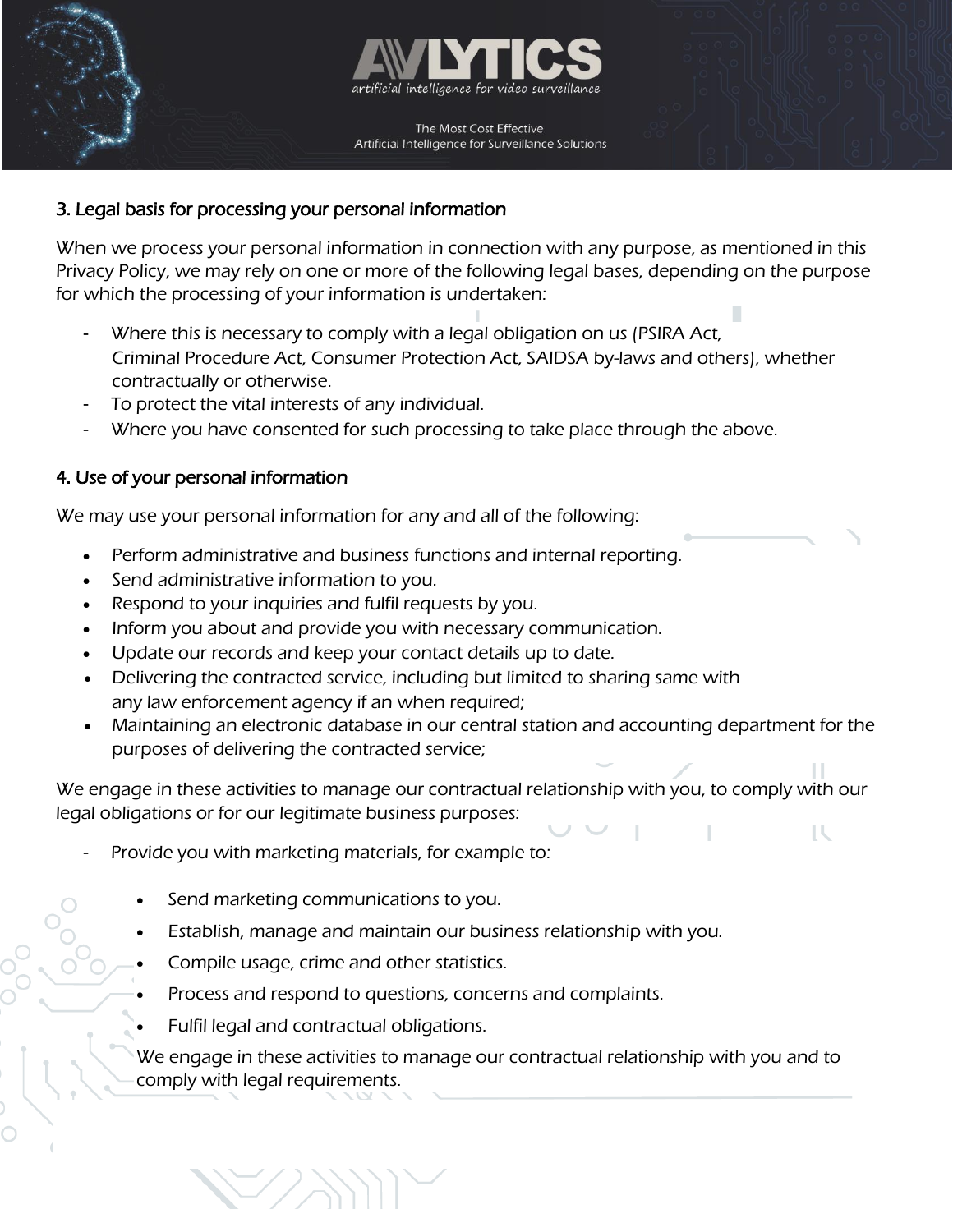



#### 5. Your rights as a data subject

As a data subject, you have the right to have your personal information processed in accordance with the conditions for the lawful processing of personal information as referred to in Chapter 3 of POPIA, including the right,

- to be notified that
	- personal information about you is being collected as provided for in terms of section 18; or
	- your personal information has been accessed or acquired by an unauthorised person as provided for in terms of section 22;
- to establish whether a responsible party holds personal information of you and to request access to your personal information as provided for in terms of section 23;
- to request, where necessary, the correction, destruction or deletion of your personal information as provided for in terms of section 24;
- to object, on reasonable grounds relating to your particular situation to the processing of your personal information as provided for in terms of section 11 (3) (a);
- to object to the processing of your personal information
	- at any time for purposes of direct marketing in terms of section 11 (3) (b); or
	- in terms of section 69 (3) (c);
- not to have your personal information processed for purposes of direct marketing by means of unsolicited electronic communications except as referred to in section 69 (1);
- not to be subject, under certain circumstances, to a decision which is based solely on the basis of the automated processing of your personal information intended to provide a profile of you as provided for in terms of section 71;
- to submit a complaint to the Regulator regarding the alleged interference with the protection of your personal information as a data subject or to submit a complaint to the Regulator in respect of a determination of an adjudicator as provided for in terms of section 74; and
- to institute civil proceedings regarding the alleged interference with the protection of your personal information as provided for in section 99.

All references to sections above are to sections in POPIA.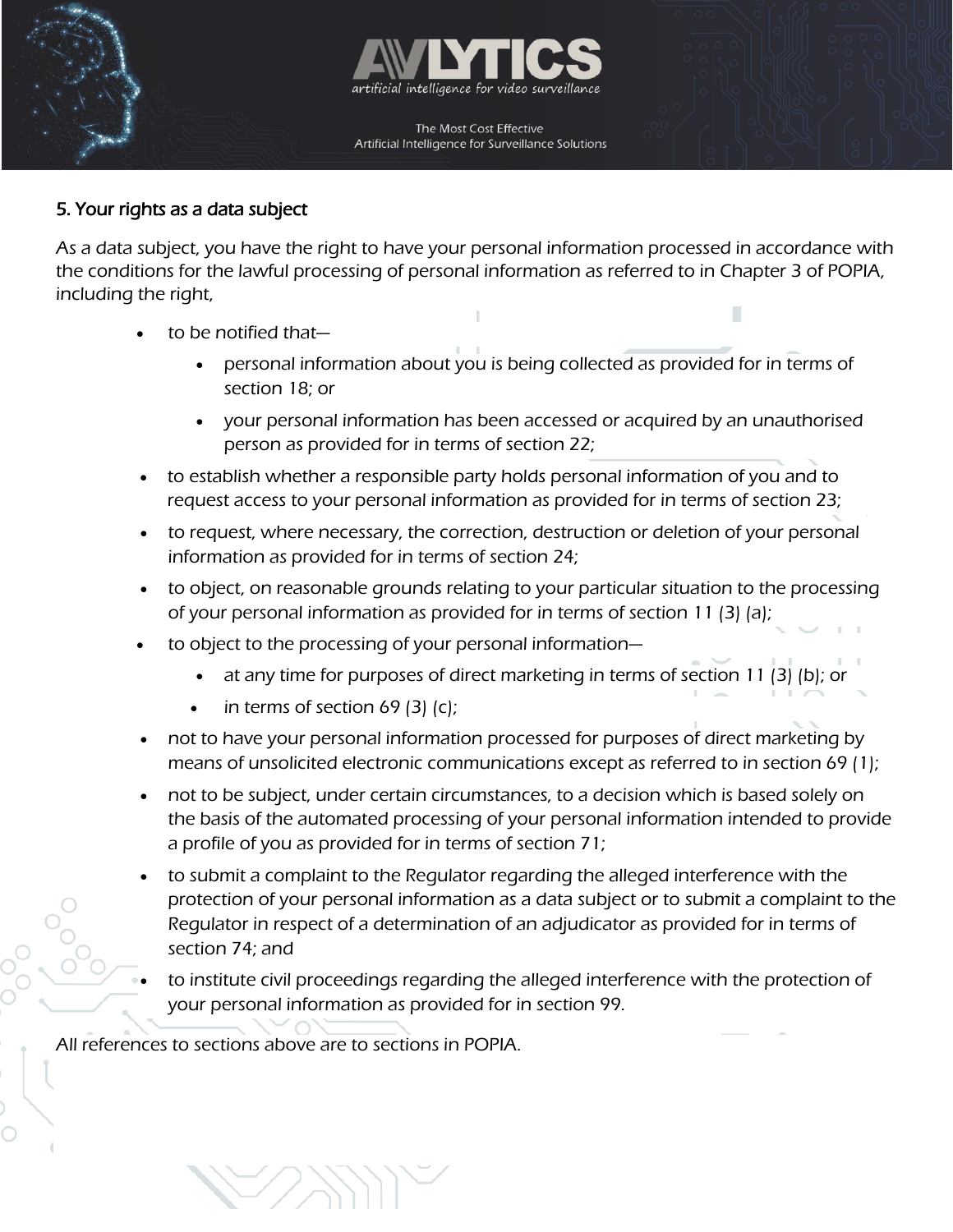



#### 6. Sharing your personal information

We may share your personal information for the purposes set out in this Privacy Policy (as applicable):

- Where you consent to the sharing of your personal information;
- As a direct result of our contractual obligations;
- For debt collection agencies or other debt recovery organisations;
- For other legal reasons:
	- We may share your personal information in response to a request for information by a competent authority in accordance with, or required by any applicable law, regulation or legal process;
	- Where necessary to comply with judicial proceedings, court orders or government orders, or;
	- To protect the rights, property or safety of THE COMPANY, its staff, business partners, you, or others, or as otherwise required by applicable law

# 7. Security of your personal information

THE COMPANY is committed to protecting all personal information in their possession from an accidental or unlawful destruction, damage, loss or unauthorised access.

THE COMPANY will ensure reasonable, appropriate, physical, administrative and technical preventative measures to ensure the safety and security of any and all personal information.

In the event that you unsubscribe from receiving marketing material, please note that we may still send you administrative communication as part of our ongoing agreement and as needed.

# 8. Direct marketing

THE COMPANY may send you communication with regards to direct marketing in the event of news, events and accolades. Should you wish to no longer receive marketing communications from THE COMPANY via email, SMS or phone, you are at liberty to opt-out of receiving such information from us at any time and manage your communication preferences.

# 9. Retaining your personal information

THE COMPANY will retain your personal information for as long as needed to fulfil the purpose for which it was originally collected unless a longer retention period is required to comply with legal obligations, resolve disputes, protect our assets or enforce agreements.

The criteria we use to determine retention periods include whether:

We are under a legal, contractual or unrelated obligation to retain such information;